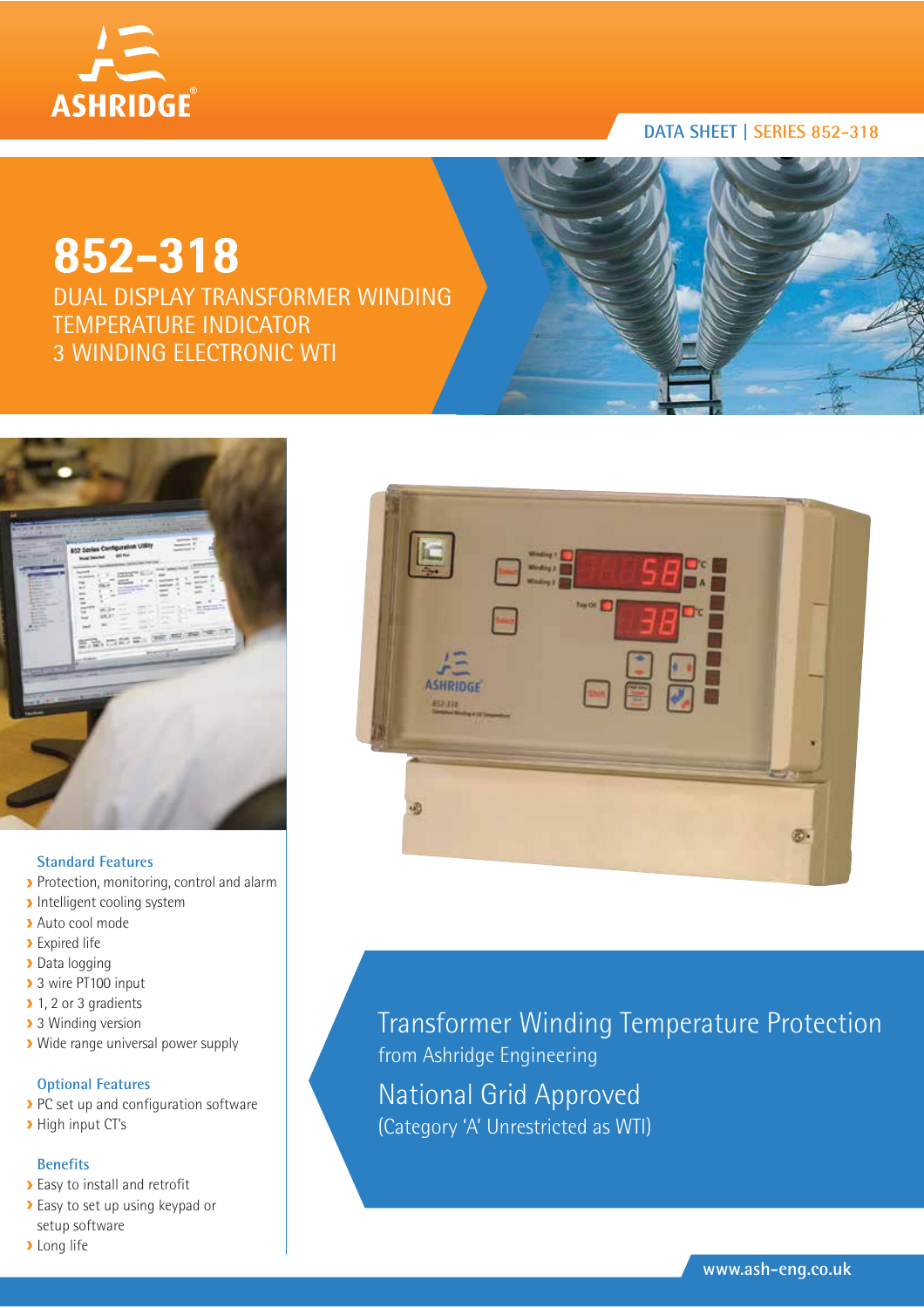# **DATA SHEET | SERIES 852-318**





The 852-318 winding temperature indicator is a high integrity protection, control and monitoring system for power transformers.The intelligent cooling control system ensures optimal asset life and protection for the transformer.

The WTI continuously calculates the 3 winding temperatures (otherwise known as the hot spot temperatures) in the transformer and displays the hottest winding. This is achieved by measuring the top oil temperature with a precision PT100 probe and the 3 winding currents using high isolation current transformer (CT) within the 852-318. These measurements are combined with Ashridge's algorithm based on the IEC354 standard to provide accurate winding temperatures.

#### **The 852-318 provides:**

- Multiple relay outputs for control, alarm and trip functions
- Output provided for Internal system watchdog alarm
- Output(s) provided for cooling system abnormalities or failures
- Precision, RMS electronics
- High level Isolation
- SCADA outputs of Modbus RTU and DNP 3.0 available to connect to your SCADA system
- IEC61850 ready
- User configurable analogue outputs
- Long life and proven reliability
- Easy set up and install with special relay check mode (Ramp mode)

### **Data and Event Logging**

The 852-318 logs top oil and hot spot temperatures every 30 minutes, as well as peak temperatures, system entries and power cycling.

### **Expired Life**

The 852-318 provides an indication of the expired life (loss of life) of the transformer in days.

### **Software**

Ashridge's configuration software utility can be used to connect to any 852 Series WTI / OTI to read and edit parameter settings. The software also provides a "compare settings with template" facility, in addition to downloading the settings for incorporation into documentation or archiving.

# **Cooling System Control**

Ashridge have led the way in designing an innovative and intelligent cooling protection system for transformers. The 852-318 employs unique algorithms, developed by Ashridge, to monitor fans and pumps and warn of partial or full cooling system failures.

### **The cooling system control is highly accurate and reliable and incorporates:**

- Autocool mode
	- Allows the system to be exercised at a specified time and day of week
	- Inhibits fans and pumps below a user defined temperature
- SCADA system interface for alarms and data
- Remote operation of fans and pumps
- Step mode the initiation of pumps for a set period, where a sudden change in load is detected

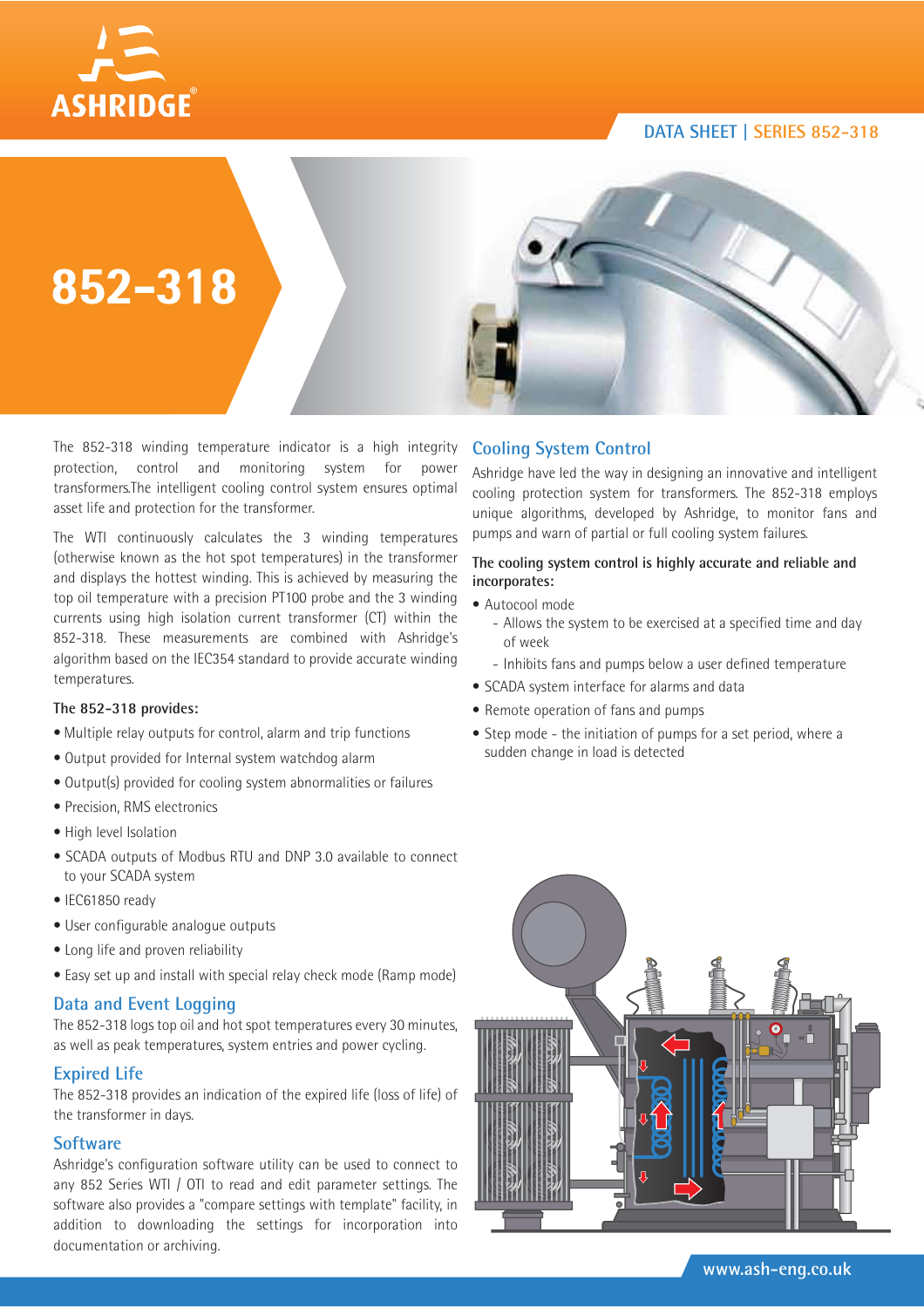

# **DATA SHEET | SERIES 852-318**

# **National Grid Approval**

(CATAGORY 'A' UNRESTRICTED AS WTI)



**Wall Mounted Version**

## **Installation:**

The 852-318 has been designed for easy installation of new and also retrofit systems. The wide range switch mode power supply allows the 852-318 to be connected to a variety of input voltages automatically. Direct CT input connection reduces cabling requirements.

# **Setting Up:**

The 852-318 is easily configured using the 5 key keypad on the front panel, with defined passwords for access to each section, maintaining security of settings. Non-volatile memory ensures that data is not lost in the event of power failure.

Alternatively, Ashridge's PC set up and configuration software utility can be used to connect to any 852 Series WTI / OTI to read and edit parameter settings. The software also provides a "compare settings with template" facility, in addition to downloading the settings for incorporation into documentation or archiving.

An easy to use, on site, dynamic teach mode facility ensures the fan and pump feedbacks are accurately calibrated.

| las of the last<br><b>Fascing Clubs</b><br>Trac<br><b>Trian Fair</b><br>mist.<br><b>Monda Print</b><br>anja (Tangalu (UK) Tangkat<br>Salah diangkat salah sa<br>lith 1<br><b>Moderation</b><br>÷<br><b>COLLE</b><br><b>Haraki</b><br>$\sim$ | <b>THEY SHOULD BARN</b><br>sear -<br>With linear or<br><b>INGES</b><br><b>GENET</b><br><br>u<br><br><b>START</b><br>1.44<br><b>Started</b><br>an i<br><b>Britain TV</b><br><b>STALE</b><br>-<br><b>TIME</b><br>×<br><b>STATISTICS</b><br>œ<br>m |
|---------------------------------------------------------------------------------------------------------------------------------------------------------------------------------------------------------------------------------------------|-------------------------------------------------------------------------------------------------------------------------------------------------------------------------------------------------------------------------------------------------|
| <b>Britain and Edit</b><br><b>MONTH ASSESS</b>                                                                                                                                                                                              | <b>CONTRACTOR</b><br><b>Seattle All State</b><br>C. L. Garden Little<br><b>CONTRACTOR</b><br>A complete promptable at a                                                                                                                         |



**www.ash-eng.co.uk**